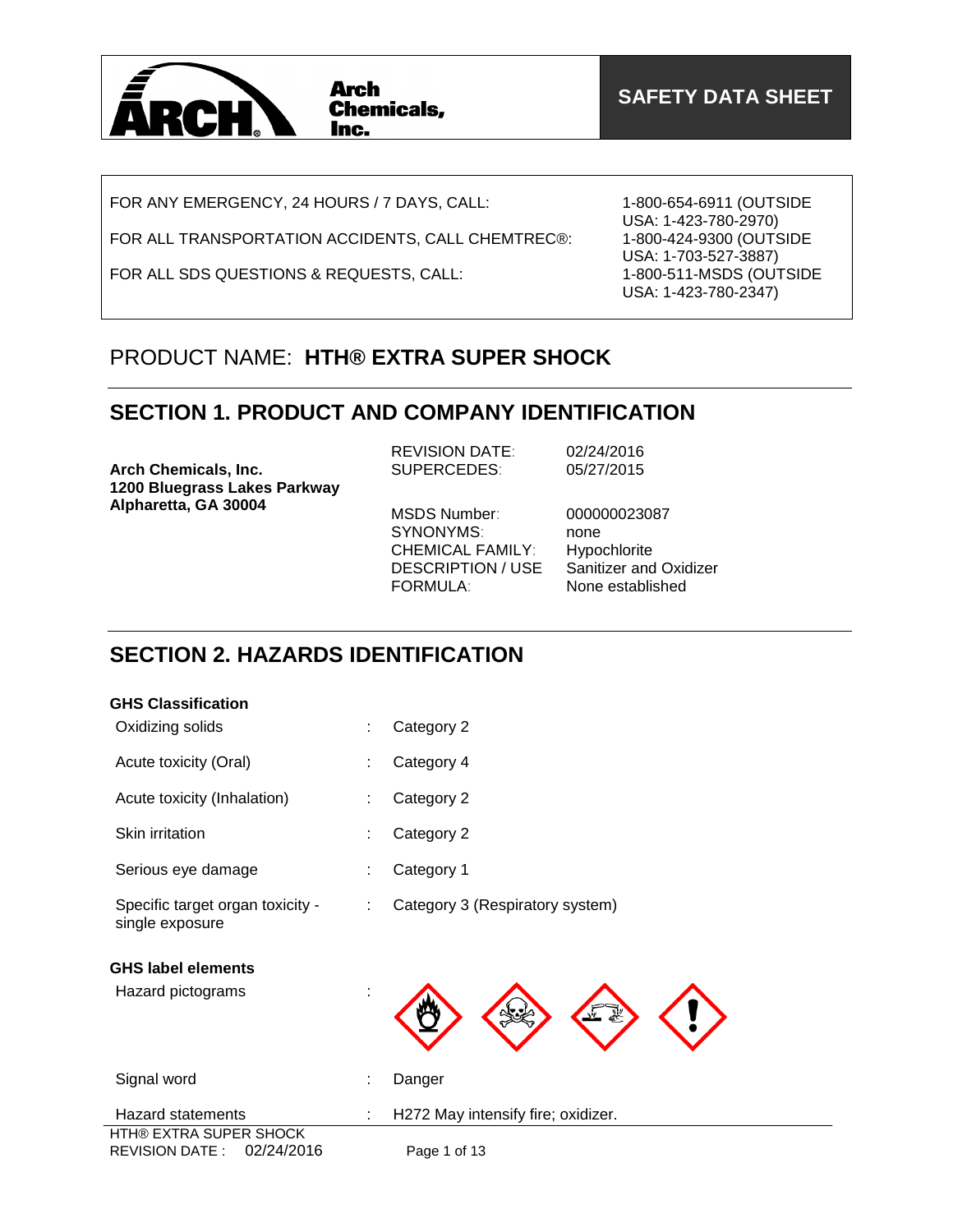

**Arch** 

Inc.

**Chemicals,** 

H302 Harmful if swallowed. H315 Causes skin irritation. H318 Causes serious eye damage. H330 Fatal if inhaled. H335 May cause respiratory irritation. Precautionary statements : **Prevention:**  P210 Keep away from heat. P220 Keep/Store away from clothing/ combustible materials. P221 Take any precaution to avoid mixing with combustibles. P260 Do not breathe dust/ fume/ gas/ mist/ vapours/ spray. P264 Wash skin thoroughly after handling. P270 Do not eat, drink or smoke when using this product. P271 Use only outdoors or in a well-ventilated area. P280 Wear protective gloves/ eye protection/ face protection. P284 Wear respiratory protection. **Response:**  P301 + P312 + P330 IF SWALLOWED: Call a POISON CENTER/doctor if you feel unwell. Rinse mouth. P302 + P352 IF ON SKIN: Wash with plenty of soap and water. P304 + P340 + P310 IF INHALED: Remove person to fresh air and keep comfortable for breathing. Immediately call a POISON CENTER/doctor. P305 + P351 + P338 + P310 IF IN EYES: Rinse cautiously with water for several minutes. Remove contact lenses, if present and easy to do. Continue rinsing. Immediately call a POISON CENTER/doctor. P332 + P313 If skin irritation occurs: Get medical advice/ attention. P362 Take off contaminated clothing and wash before reuse. P370 + P378 In case of fire: Use dry sand, dry chemical or alcohol-resistant foam to extinguish. **Storage:**  P403 + P233 Store in a well-ventilated place. Keep container tightly closed. P405 Store locked up. **Disposal:**  P501 Dispose of contents/ container to an approved waste disposal plant.

#### **Other hazards**

None known.

## **SECTION 3. COMPOSITION/INFORMATION ON INGREDIENTS**

| CAS OR CHEMICAL NAME | CAS#      | % RANGE |
|----------------------|-----------|---------|
| CALCIUM HYPOCHLORITE | 7778-54-3 | 65 - 90 |
| SODIUM CHLORIDE      | 7647-14-5 | $0 - 3$ |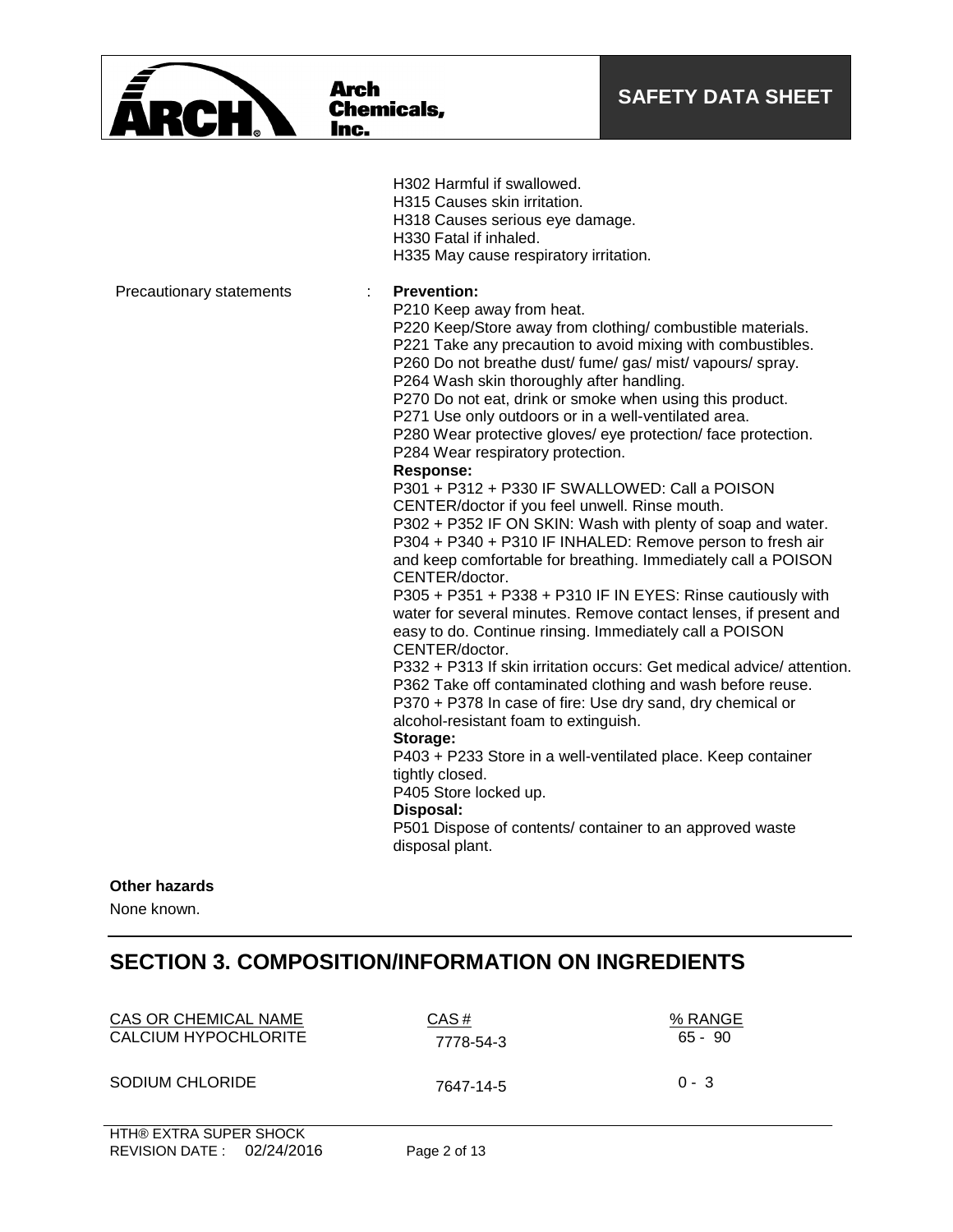| W<br>RCI<br>$\mathbf{I}_{\infty}$ | <b>Arch</b><br><b>Chemicals,</b><br>Inc. | <b>SAFETY DATA SHEET</b> |
|-----------------------------------|------------------------------------------|--------------------------|
|                                   |                                          |                          |
| CALCIUM CHLORATE                  | 10137-74-3                               | $0 - 5$                  |
| CALCIUM CHLORIDE                  | 10043-52-4                               | $0 - 5$                  |
| <b>CALCIUM HYDROXIDE</b>          | 1305-62-0                                | $0 - 5$                  |
| <b>CALCIUM CARBONATE</b>          | 471-34-1                                 | $0 - 4$                  |
| Water                             | 7732-18-5                                | $9 -$<br>16              |

# **SECTION 4. FIRST AID MEASURES**

| General Advice:     | Call a poison control center or doctor for treatment advice. For 24-hour<br>emergency medical assistance, call Arch Chemical Emergency Action Network at<br>1-800-654-6911. Have the product container or label with you when calling a<br>poison control center or doctor, or going for treatment. |
|---------------------|-----------------------------------------------------------------------------------------------------------------------------------------------------------------------------------------------------------------------------------------------------------------------------------------------------|
| Inhalation:         | IF INHALED: Move person to fresh air. If person is not breathing, call 911 or an<br>ambulance, then give artificial respiration, preferably mouth-to-mouth if possible.<br>Call a poison control center or doctor for further treatment advice.                                                     |
| Skin Contact:       | IF ON SKIN OR CLOTHING: Take off contaminated clothing. Rinse skin<br>immediately with plenty of water for 15-20 minutes. Call a poison control center or<br>doctor for treatment advice.                                                                                                           |
| Eye Contact:        | IF IN EYES: Hold eye open and rinse slowly and gently with water for 15-20<br>minutes. Remove contact lenses, if present, after the first 5 minutes, then<br>continue rinsing eye. Call a poison control center or doctor for treatment advice.                                                     |
| Ingestion:          | IF SWALLOWED: Call a poison control center or doctor immediately for treatment<br>advice. Have person sip a glass of water if able to swallow. Do not induce<br>vomiting unless told to do so by a poison control center or doctor. Do not give<br>anything by mouth to an unconscious person.      |
| Notes to Physician: | Probable mucosal damage may contraindicate the use of gastric lavage.                                                                                                                                                                                                                               |

# **SECTION 5. FIREFIGHTING MEASURES**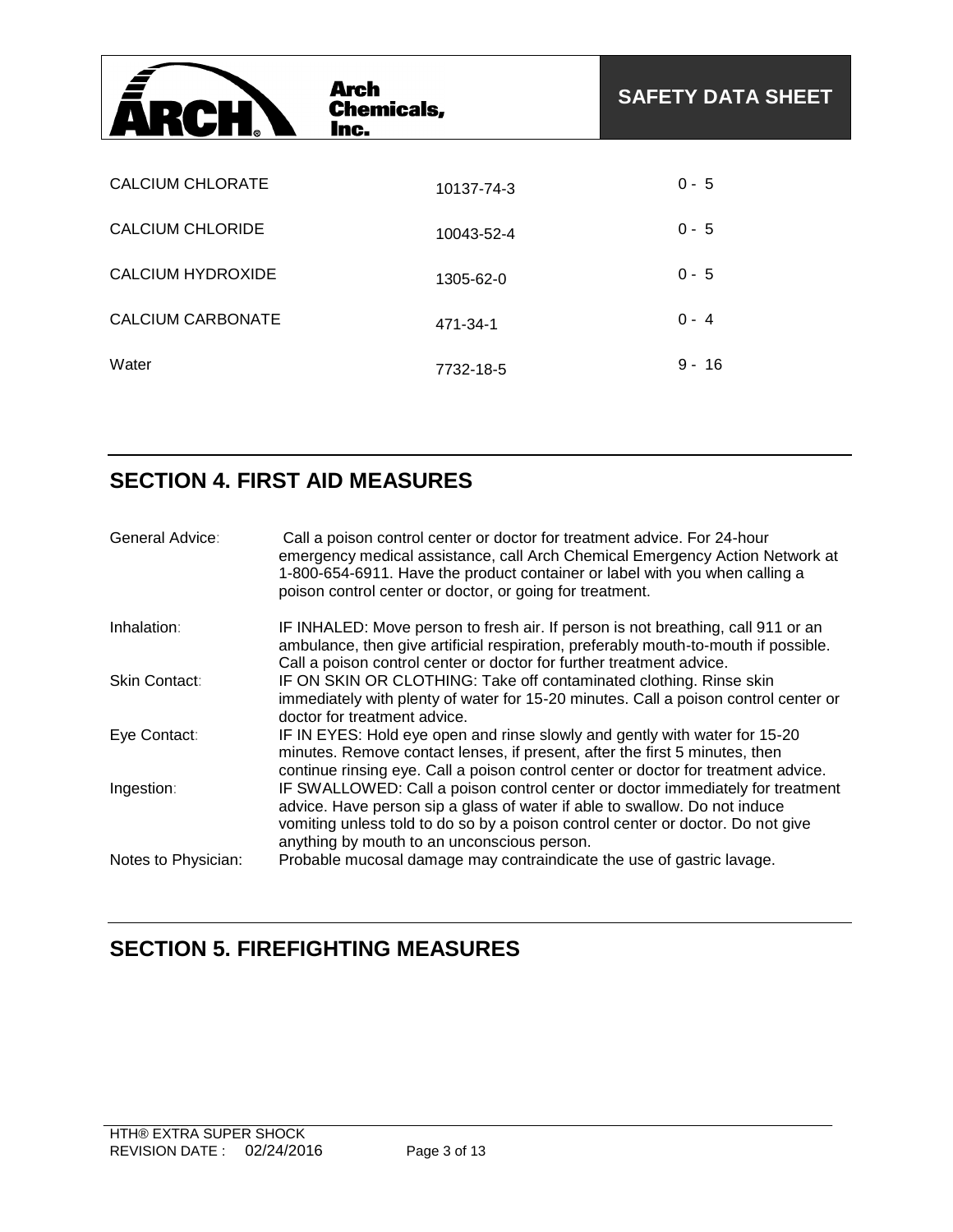

| Flammability Summary (OSHA):                      | This product is chemically reactive with many substances. Any<br>contamination of the product with other substances by spill or<br>otherwise may result in a chemical reaction and fire., This product is<br>a strong oxidizer which is capable of intensifying a fire once started.<br>Product is not known to be flammable, combustible or pyrophoric. |
|---------------------------------------------------|----------------------------------------------------------------------------------------------------------------------------------------------------------------------------------------------------------------------------------------------------------------------------------------------------------------------------------------------------------|
| <b>Flammable Properties</b>                       |                                                                                                                                                                                                                                                                                                                                                          |
| Flash Point:                                      | Not applicable                                                                                                                                                                                                                                                                                                                                           |
| Autoignition Temperature:                         | Not applicable                                                                                                                                                                                                                                                                                                                                           |
| <b>Extinguishing Media:</b>                       | Water only. Do not use dry extinguishers containing ammonium<br>compounds.                                                                                                                                                                                                                                                                               |
| Fire Fighting Instructions:                       | Use water to cool containers exposed to fire. See Section 6 for<br>protective equipment for fire fighting.                                                                                                                                                                                                                                               |
| Upper Flammable / Explosive Limit,                | Not applicable Not applicable                                                                                                                                                                                                                                                                                                                            |
| $%$ in air:                                       |                                                                                                                                                                                                                                                                                                                                                          |
| Lower Flammable / Explosive Limit,<br>$%$ in air: | Not applicable Not applicable                                                                                                                                                                                                                                                                                                                            |

# **SECTION 6. ACCIDENTAL RELEASE MEASURES**

| Personal Protection for Emergency<br>Situations: | Response to a large quantity spill (100 pounds or greater) or when<br>dusting or decomposition gas exposure could occur requires the use<br>of a positive pressure full face supplied air repirator or self contained<br>breathing apparatus (SCBA), chemical resistant gloves, coveralls<br>and boots. In case of fire, this personal protective equipment should<br>be used in addition to normal fire fighter equipment.                                                                                                                                                                                                                                                                                                                                                                                                                                                                                                                                                                                                                    |
|--------------------------------------------------|------------------------------------------------------------------------------------------------------------------------------------------------------------------------------------------------------------------------------------------------------------------------------------------------------------------------------------------------------------------------------------------------------------------------------------------------------------------------------------------------------------------------------------------------------------------------------------------------------------------------------------------------------------------------------------------------------------------------------------------------------------------------------------------------------------------------------------------------------------------------------------------------------------------------------------------------------------------------------------------------------------------------------------------------|
| <b>Spill Mitigation Procedures</b>               |                                                                                                                                                                                                                                                                                                                                                                                                                                                                                                                                                                                                                                                                                                                                                                                                                                                                                                                                                                                                                                                |
| Air Release:                                     | Vapors may be suppressed by the use of water fog. All water utilized<br>to assist in fume suppression, decontamination or fire suppression<br>may be contaminated and must be contained before disposal and/or<br>treatment.                                                                                                                                                                                                                                                                                                                                                                                                                                                                                                                                                                                                                                                                                                                                                                                                                   |
| Water Release:                                   | This product is heavier than water. This material is soluble in water.<br>Monitor all exit water for available chlorine and pH. Advise local<br>authorities of any contaminated water release.                                                                                                                                                                                                                                                                                                                                                                                                                                                                                                                                                                                                                                                                                                                                                                                                                                                 |
| Land Release:                                    | Contact 1-800-654-6911 immediately. DANGER: All spills of this<br>product should be treated as contaminated. Contaminated product<br>may initiate a chemical reaction that may spontaneously ignite any<br>combustible material present, resulting in a fire of great intensity. In<br>case of a spill, separate all spilled product from packaging, debris<br>and other material. Using a clean broom or shovel, place all spilled<br>product into plastic bags, and place those bags into a clean, dry<br>disposal container, properly marked and labeled. Disposal<br>containers made of plastic or metal are recommended. Do not seal<br>disposal containers tightly. Immediately remove all product in<br>disposal containers to an isolated area outdoors. Place all damaged<br>packaging material in a disposal container of water to assure<br>decontamination (i.e. removal of all product) before disposal. Place<br>all undamaged packaging in a clean, dry container properly marked<br>and labeled. Call for disposal procedures. |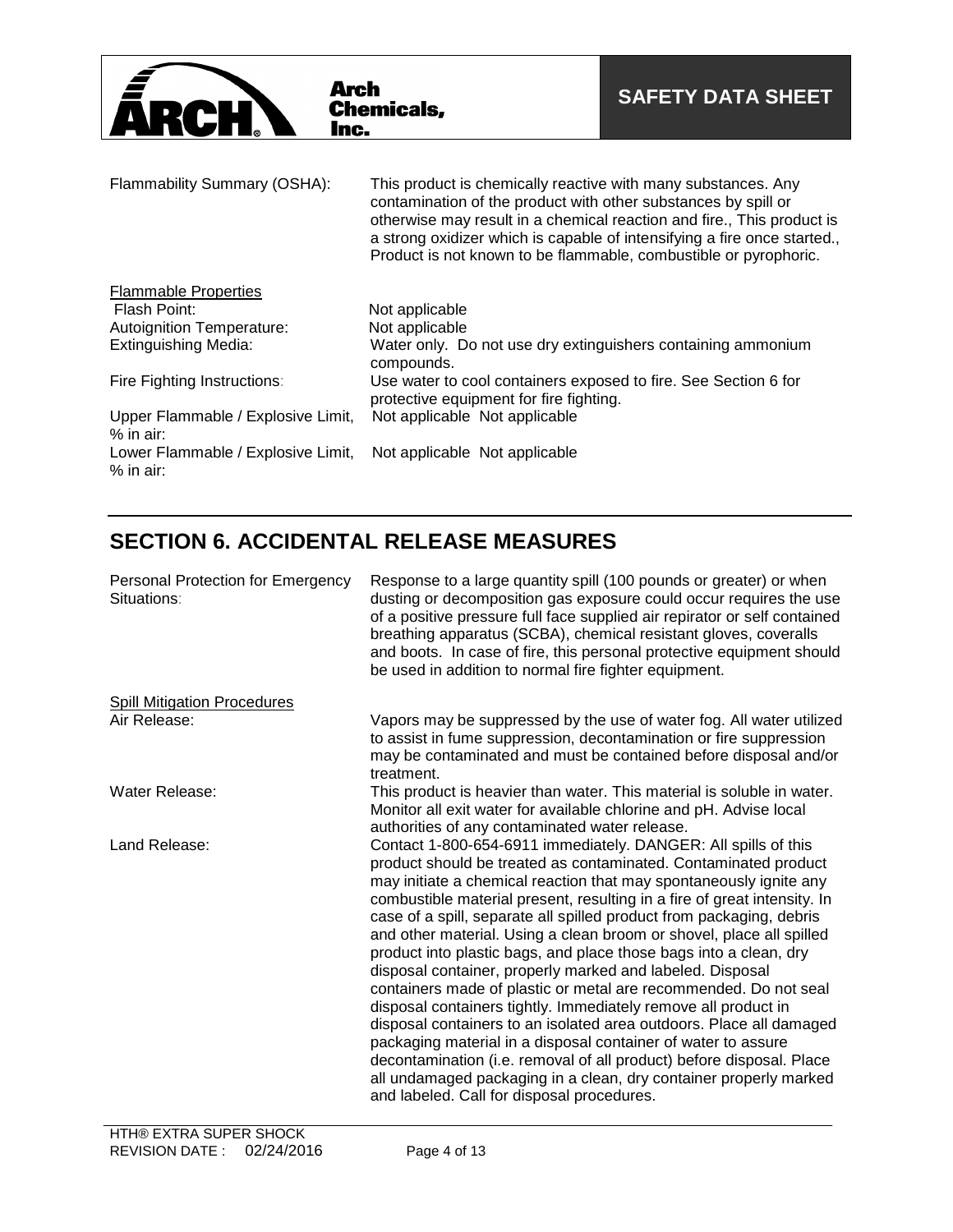

Additional Spill Information : Hazardous concentrations in air may be found in local spill area and immediately downwind. Remove all sources of ignition. Stop source of spill as soon as possible and notify appropriate personnel. Dispose of spill residues per guidelines under Section 13, Disposal Consideration. This material may be neutralized for disposal; you are requested to contact Arch Chemicals at 1-800-654-6911 before beginning any such procedure. FOR ALL TRANSPORTATION ACCIDENTS, CALL CHEMTREC: 1-800-424-9300 REPORTABLE QUANTITY: 10 lbs. (as calcium hypochlorite) per 40 CFR 302.4.

## **SECTION 7. HANDLING AND STORAGE**

**Arch** 

Inc.

**Chemicals,** 

| Handling:                              | Avoid inhalation of dust and fumes. Do not take internally. Avoid<br>contact with skin, eyes and clothing. Upon contact with skin or eyes,<br>wash off with water. Remove contaminated clothing and wash<br>before reuse.                                                                                                                                                                                                                                                                                                                                                                                                                                             |
|----------------------------------------|-----------------------------------------------------------------------------------------------------------------------------------------------------------------------------------------------------------------------------------------------------------------------------------------------------------------------------------------------------------------------------------------------------------------------------------------------------------------------------------------------------------------------------------------------------------------------------------------------------------------------------------------------------------------------|
| Storage:                               | Keep product tightly sealed in original containers. Store product in a<br>cool, dry, well-ventilated area. Store away from combustible or<br>flammable products. Keep product packaging clean and free of all<br>contamination, including, e.g. other pool treatment products, acids,<br>organic materials, nitrogen-containing compounds, dry powder fire<br>extinguishers (containing mono-ammonium phosphate), oxidizers,<br>all corrosive liquids, flammable or combustible materials, etc.                                                                                                                                                                       |
| <b>Shelf Life Limitations:</b>         | Do not store product where the average daily temperature exceeds<br>95° F. Storage above this temperature may result in rapid<br>decomposition, evolution of chlorine gas and heat sufficient to ignite<br>combustible products. Shelf life (that is, the period of time before the<br>product goes below stated label strength) is determined by storage<br>time and temperatures. Store in a cool, dry and well ventilated area.<br>Prolonged storage at elevated temperatures will significantly shorten<br>the shelf life. Storage in a climate controlled storage area or building<br>is recommended in those areas where extremes of high temperature<br>occur. |
| Incompatible Materials for Storage:    | Do not allow product to come in contact with other materials,<br>including e.g. other pool treatment products, acids, organic<br>materials, nitrogen-containing compounds, dry powder fire<br>extinguishers (containing mono-ammonium phosphate), oxidizers,<br>all corrosive liquids, flammable or combustible materials, etc. A<br>chemical reaction with such substances can cause a fire of great<br>intensity.                                                                                                                                                                                                                                                   |
| Do Not Store At temperatures<br>Above: | Average daily temperature of 35° C / 95° F. Storage above this<br>temperature may result in rapid decomposition, evolution of chlorine<br>gas and heat sufficient to ignite combustible products.                                                                                                                                                                                                                                                                                                                                                                                                                                                                     |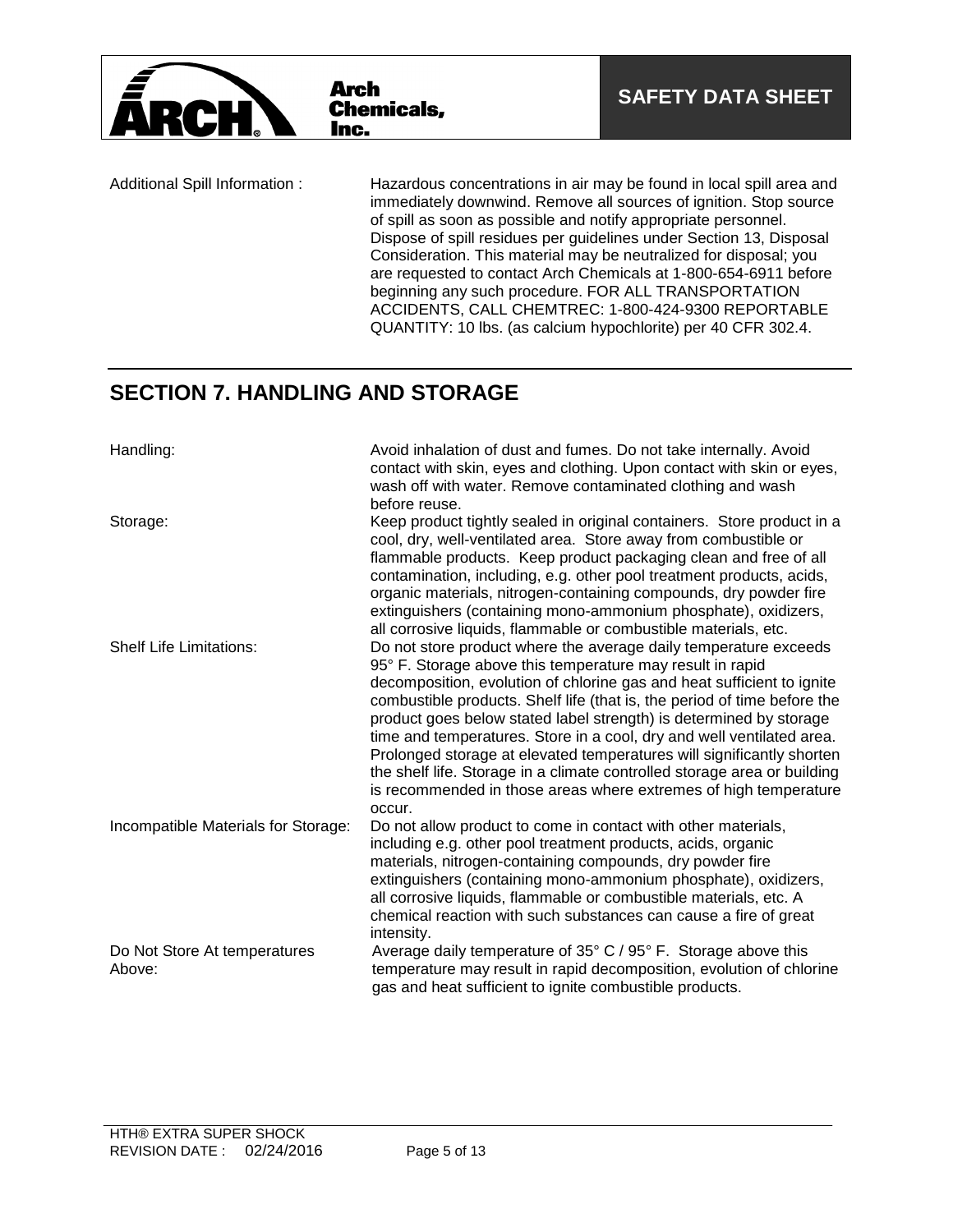

# **SECTION 8. EXPOSURE CONTROLS/PERSONAL PROTECTION**

| Ventilation:                                    | Local exhaust ventilation or other engineering controls are normally required<br>when handling or using this product to keep airborne exposures below the<br>TLV, PEL or other recommended exposure limit.                                                                                  |
|-------------------------------------------------|---------------------------------------------------------------------------------------------------------------------------------------------------------------------------------------------------------------------------------------------------------------------------------------------|
| Protective Equipment for Routine Use of Product |                                                                                                                                                                                                                                                                                             |
| <b>Respiratory Protection:</b>                  | Wear a NIOSH approved respirator if levels above the exposure limits are                                                                                                                                                                                                                    |
| Respirator Type:                                | possible.<br>A NIOSH approved full-face air purifying respirator equipped with<br>combination chlorine/P100 cartridges. Air purifying respirators should not be<br>used in oxygen deficient or IDLH atmospheres or if exposure concentrations<br>exceed ten (10) times the published limit. |
| Skin Protection:                                | Wear impervious gloves to avoid skin contact. A full impervious suit is<br>recommended if exposure is possible to a large portion of the body.                                                                                                                                              |
| Eye Protection:                                 | Use chemical goggles.                                                                                                                                                                                                                                                                       |
| Protective Clothing Type:                       | Neoprene, Nitrile, Natural rubber (This includes: gloves, boots, apron,<br>protective suit)                                                                                                                                                                                                 |
| <b>General Protective</b><br>Measures:          | An eye wash and safety shower should be provided in the immediate work<br>area.                                                                                                                                                                                                             |

### **Components with workplace control parameters**

| Components (CAS-No.)             | Value      | Control<br>parameters | Basis (Update)   |
|----------------------------------|------------|-----------------------|------------------|
| CALCIUM HYPOCHLORITE (7778-54-3) | <b>TWA</b> | 1 mg/m $3$            | ARCH OEL*        |
| CALCIUM HYPOCHLORITE (7778-54-3) | Conc       | $37 - 48$ mg/m $3$    | NIOSH/GUIDE IDLH |
| CALCIUM HYDROXIDE (1305-62-0)    | TWA        | $5 \text{ mg/m}$ 3    | ACGIH (02 2014)  |

ARCH OEL: Arch Recommended Occupational Exposure Guideline.

## **SECTION 9. PHYSICAL AND CHEMICAL PROPERTIES**

Physical State: solid Color: Odor: Chlorine-like Relative density

Form free flowing, granular<br>Color: white Molecular Weight: (Active ingredient)143.00 g/mol<br>
Relative density **Not** applicable

pH : 10.5 - 11.5

77 °F (25 °C) Boiling Point: Not applicable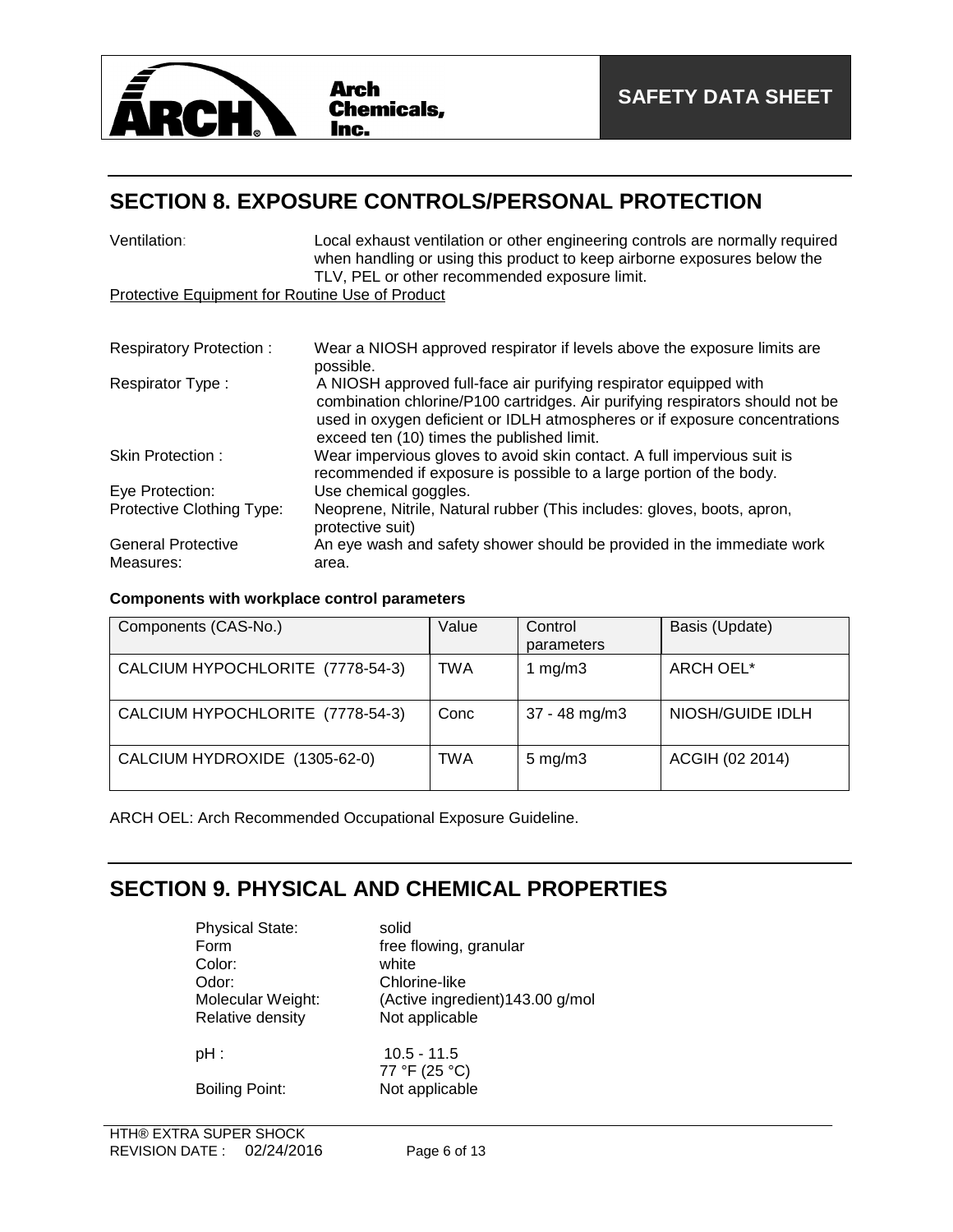

| Melting point/range                                                                        | Not applicable                                                                                                                                                                       |
|--------------------------------------------------------------------------------------------|--------------------------------------------------------------------------------------------------------------------------------------------------------------------------------------|
| Density:                                                                                   | $0.8$ g/cc                                                                                                                                                                           |
| Vapor Pressure:<br>Vapor Density:<br>Viscosity:<br>Fat Solubility:<br>Solubility in Water: | Not applicable<br>Not applicable<br>Not applicable<br>no data available<br>ca. 180 g/l<br>77 °F (25 °C)                                                                              |
| Partition coefficient n-<br>octanol/water:                                                 | no data available                                                                                                                                                                    |
| Evaporation Rate:                                                                          | Not applicable                                                                                                                                                                       |
| Oxidizing:                                                                                 | Oxidizing                                                                                                                                                                            |
| Volatiles, % by vol.:                                                                      | Not applicable                                                                                                                                                                       |
| <b>VOC Content</b>                                                                         | This product does not contain any chemicals listed under the U.S.                                                                                                                    |
|                                                                                            | Clean Air Act Section 111 SOCMI Intermediate or Final VOC's (40<br>CFR 60.489). This product does not contain any VOC exemptions<br>listed under the U.S. Clean Air Act Section 450. |
| <b>HAP Content</b>                                                                         | Not applicable                                                                                                                                                                       |
|                                                                                            |                                                                                                                                                                                      |

# **SECTION 10. STABILITY AND REACTIVITY**

| <b>Stability and Reactivity Summary:</b>                        | Product is not sensitive to mechanical shock or impact. Product is<br>not sensitive to electrical static discharge. Product will not undergo<br>hazardous polymerization. Product is an NFPA Class 3 oxidizer<br>which can cause a severe increase in fire intensity. Not<br>pyrophoric. Not an organic peroxide. If subjected to excessive<br>temperatures, the product may undergo rapid decomposition,<br>evolution of chlorine gas, and heat sufficient to ignite combustible<br>substances. If product is exposed to small amounts of water, it can<br>react violently to produce heat and toxic gases and spatter. Use<br>copious amounts of water for fires involving this product. |
|-----------------------------------------------------------------|--------------------------------------------------------------------------------------------------------------------------------------------------------------------------------------------------------------------------------------------------------------------------------------------------------------------------------------------------------------------------------------------------------------------------------------------------------------------------------------------------------------------------------------------------------------------------------------------------------------------------------------------------------------------------------------------|
| Conditions to Avoid:                                            | Do not store next to heat source, in direct sunlight, or elevated<br>storage temperature. Do not store where the daily average<br>temperature exceeds 95 °F. Prevent ingress of humidity and<br>moisture into container or package. Always close the lid.                                                                                                                                                                                                                                                                                                                                                                                                                                  |
| Chemical Incompatibility:                                       | This product is chemically reactive with many substances,<br>including, e.g., other pool treatment products, acids, organics,<br>nitrogen-containing compounds, dry powder fire extinguishers<br>(containing mono-ammonium phosphate), oxidizers, corrosive<br>flammable or combustible materials. Do not allow product to<br>contact any foreign matter, including other water treatment<br>products. Contamination or improper use may cause a fire of<br>great intensity, explosion or the release of toxic gases. If product<br>is exposed to small amounts of water, it can react violently to<br>produce heat and toxic gases and spatter.                                           |
| Hazardous Decomposition Products:<br>Decomposition Temperature: | Chlorine<br>170 - 180 °C - , 338 - 356 °F-                                                                                                                                                                                                                                                                                                                                                                                                                                                                                                                                                                                                                                                 |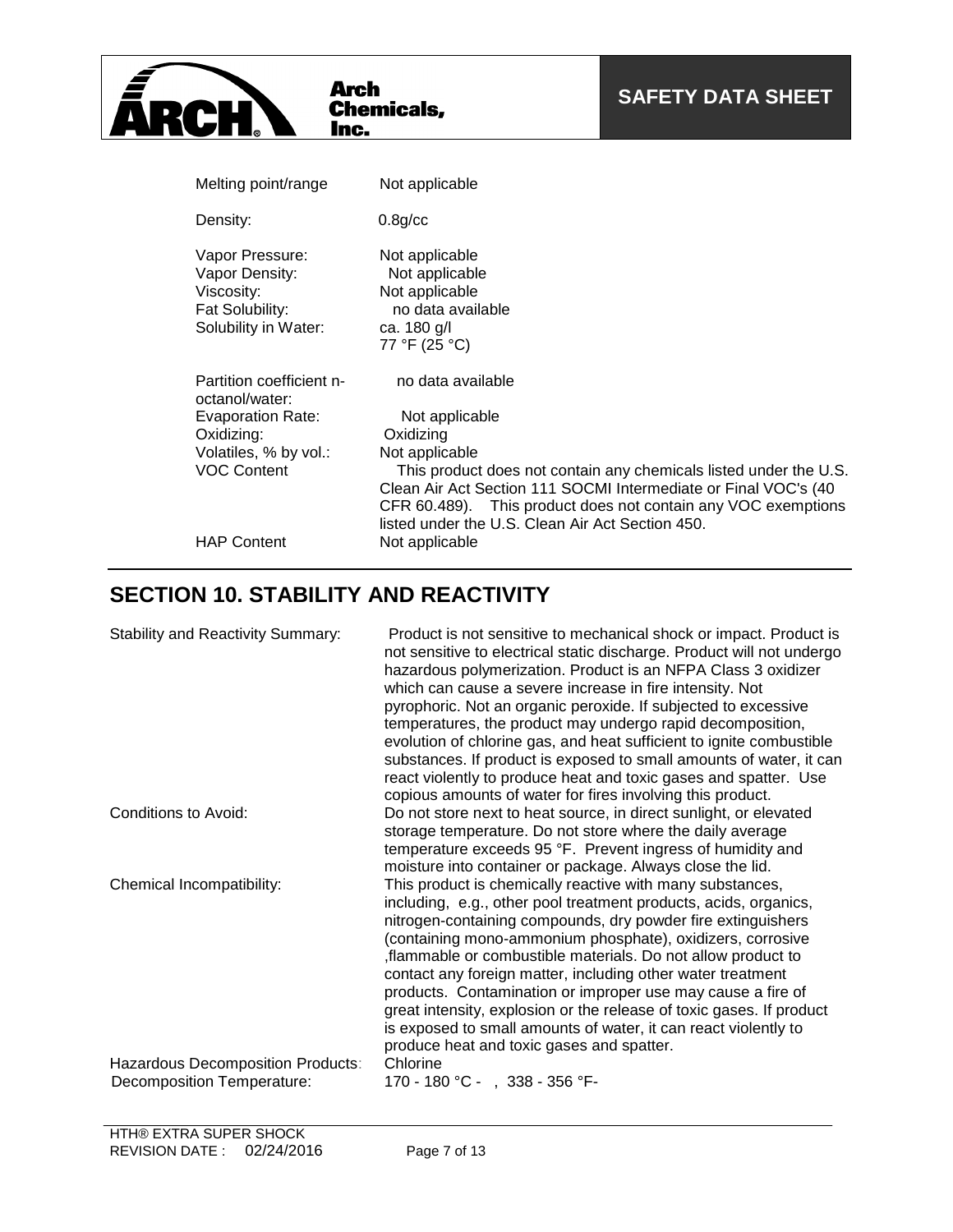

# **SECTION 11. TOXICOLOGICAL INFORMATION**

| <b>Component Animal Toxicology</b><br>Oral LD50 value:                                              |                                                                                                                       |  |  |
|-----------------------------------------------------------------------------------------------------|-----------------------------------------------------------------------------------------------------------------------|--|--|
| <b>CALCIUM</b><br><b>HYPOCHLORITE</b>                                                               | LD50 (65% calcium hypochlorite)<br>850 mg/kg<br>Rat                                                                   |  |  |
| SODIUM CHLORIDE                                                                                     | LD50<br>$= 3,000$ mg/kg<br>Rat                                                                                        |  |  |
| <b>CALCIUM CHLORIDE</b>                                                                             | LD50<br>$= 1,000$ mg/kg<br>Rat                                                                                        |  |  |
| <b>CALCIUM HYDROXIDE</b>                                                                            | LD50<br>$= 7,340$ mg/kg<br>Rat                                                                                        |  |  |
|                                                                                                     |                                                                                                                       |  |  |
| <b>Component Animal Toxicology</b><br>Dermal LD50 value:                                            |                                                                                                                       |  |  |
| <b>CALCIUM</b><br><b>HYPOCHLORITE</b>                                                               | LD50 (65% calcium hypochlorite)<br>> 2,000 mg/kg<br>Rabbit                                                            |  |  |
| SODIUM CHLORIDE                                                                                     | > 10,000 mg/kg<br>LD50<br>Rabbit                                                                                      |  |  |
| <b>CALCIUM CHLORIDE</b>                                                                             | $= 2,630$ mg/kg<br>LD <sub>50</sub><br>Rat                                                                            |  |  |
| <b>CALCIUM HYDROXIDE</b>                                                                            | no data available                                                                                                     |  |  |
| <b>Component Animal Toxicology</b><br>Inhalation LC50 value:                                        |                                                                                                                       |  |  |
| <b>CALCIUM</b>                                                                                      | Inhalation LC50 1 h (65% calcium hypochlorite), (Nose Only) =<br>$2.04$ mg/l                                          |  |  |
| <b>HYPOCHLORITE</b>                                                                                 | Rat                                                                                                                   |  |  |
|                                                                                                     | Inhalation LC50 4 h (65% calcium hypochlorite), (Nose Only) =<br>$0.51$ mg/l<br>Rat                                   |  |  |
| SODIUM CHLORIDE                                                                                     | Inhalation LC50 $1 h$ ><br>42 mg/l Rat                                                                                |  |  |
| <b>CALCIUM CHLORIDE</b>                                                                             | no data available                                                                                                     |  |  |
| <b>CALCIUM HYDROXIDE</b><br>no data available                                                       |                                                                                                                       |  |  |
|                                                                                                     |                                                                                                                       |  |  |
| <b>Product Animal Toxicity</b>                                                                      |                                                                                                                       |  |  |
| Oral LD50 value:<br>Dermal LD50 value:                                                              | LD <sub>50</sub><br>Believed to be approximately 700 mg/kg<br>Rat<br>LD50<br>Believed to be $> 2,000$ mg/kg<br>Rabbit |  |  |
| Inhalation LC50                                                                                     | LC50 4 h (Nose Only) Believed to be approximately<br>0.425 mg/l Rat LC50                                              |  |  |
| value:                                                                                              | 1.00 h (Nose Only) Believed to be approximately<br>1.7 mg/l Rat                                                       |  |  |
| Skin Irritation:                                                                                    | DRY MATERIAL CAUSES MODERATE SKIN IRRITATION., WET MATERIAL<br><b>CAUSES SKIN BURNS.</b>                              |  |  |
| Eye Irritation:                                                                                     | Corrosive to eyes.                                                                                                    |  |  |
| <b>Skin Sensitization:</b>                                                                          | This material is not known or reported to be a skin or respiratory sensitizer.                                        |  |  |
| Acute Toxicity:<br>$\overline{117110}$ $\overline{51/751}$ $\overline{011550}$ $\overline{0110010}$ | This product is corrosive to all tissues contacted and upon inhalation, may cause                                     |  |  |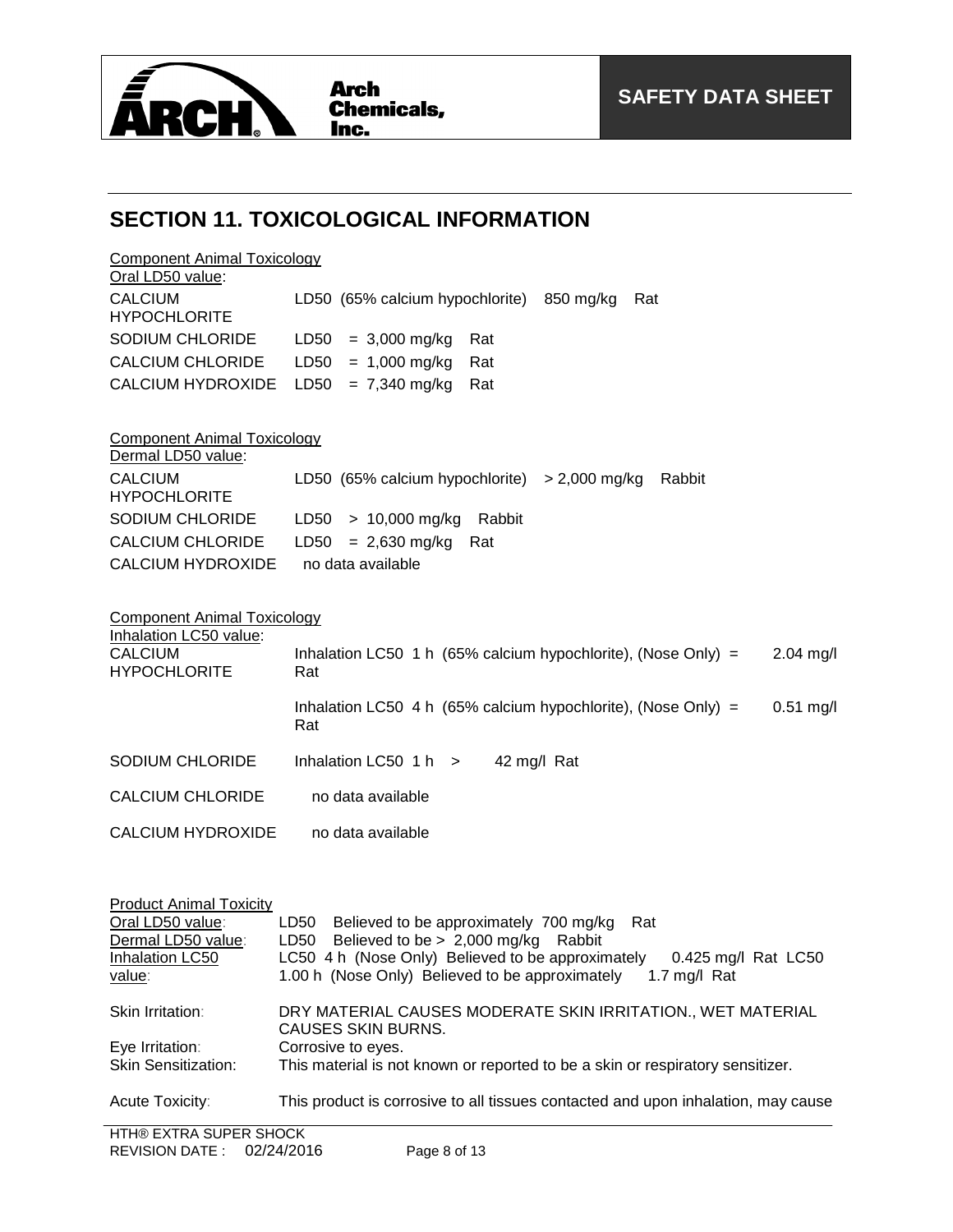

| Subchronic / Chronic<br>Toxicity:           | secondary to burns.                  | irritation to mucous membranes and respiratory tract. The dry material is irritating to<br>the skin. However when wet, it will produce burns to the skin.<br>There are no known or reported effects from repeated exposure except those                                                                                                                                                                                                                                                                                                                                                                                                                                                                                                                                                                          |
|---------------------------------------------|--------------------------------------|------------------------------------------------------------------------------------------------------------------------------------------------------------------------------------------------------------------------------------------------------------------------------------------------------------------------------------------------------------------------------------------------------------------------------------------------------------------------------------------------------------------------------------------------------------------------------------------------------------------------------------------------------------------------------------------------------------------------------------------------------------------------------------------------------------------|
| Reproductive and<br>Developmental Toxicity: | teratogen.                           | Calcium hypochlorite has been tested for teratogenicity in laboratory<br>animals. Results of this study have shown that calcium hypochlorite is not a                                                                                                                                                                                                                                                                                                                                                                                                                                                                                                                                                                                                                                                            |
| <b>CALCIUM CHLORIDE</b>                     |                                      | Not known or reported to cause reproductive or<br>developmental toxicity.                                                                                                                                                                                                                                                                                                                                                                                                                                                                                                                                                                                                                                                                                                                                        |
| Mutagenicity:                               | to humans is judged not significant. | Calcium hypochlorite has been tested in the Dominant lethal assay in male<br>mice, and it did not induce a dominant lethal response. Calcium hypochlorite<br>has been reported to produce mutagenic activity in two in vitro assays. It<br>has, however, been shown to lack the capability to produce mutations in<br>animals based on results from the micronucleus assay. In vitro assays<br>frequently are inappropriate to judge the mutagenic potential of bactericidal<br>chemicals due to a high degree of cellular toxicity. The concentration which<br>produces mutations in these in vitro assays is significantly greater than the<br>concentrations used for disinfection. Based on high cellular toxicity in in vitro<br>assays and the lack of mutagenicity in animals, the risk of genetic damage |
| <b>CALCIUM CHLORIDE</b>                     |                                      | This product was determined to be non-mutagenic in<br>the Ames assay. It was also shown to be non-<br>clastogenic in the chromosomal aberration test.                                                                                                                                                                                                                                                                                                                                                                                                                                                                                                                                                                                                                                                            |
| Carcinogenicity:                            | (Group 3 Substance).                 | This product is not known or reported to be carcinogenic by any reference<br>source including IARC, OSHA, NTP or EPA. One hundred mice were<br>exposed dermally 3 times a week for 18 months to a solution of calcium<br>hypochlorite. Histopathological examination failed to show an increased<br>incidence of tumors. IARC (International Agency for Research on Cancer)<br>reviewed studies conducted with several hypochlorite salts. IARC has<br>classified hypochlorite salts as having inadequate evidence for<br>carcinogenicity to humans and animals. IARC therefore considers<br>hypochlorite salts to be not classifiable as to their carcinogenicity to humans                                                                                                                                     |
| <b>CALCIUM CHLORIDE</b>                     |                                      | This chemical is not known or reported to be<br>carcinogenic by any reference source including IARC,<br>OSHA, NTP, or EPA.                                                                                                                                                                                                                                                                                                                                                                                                                                                                                                                                                                                                                                                                                       |

## **SECTION 12. ECOLOGICAL INFORMATION**

Overview: Highly toxic to fish and other aquatic organisms.

Ecological Toxicity Values for: CALCIUM HYPOCHLORITE

|                                  | Bluegill - (nominal, static). 96 h LC50 0.088 mg/l |  |
|----------------------------------|----------------------------------------------------|--|
| Rainbow trout (Salmo gairdneri), | - (nominal, static). $96 h$ LC50 0.16 mg/l         |  |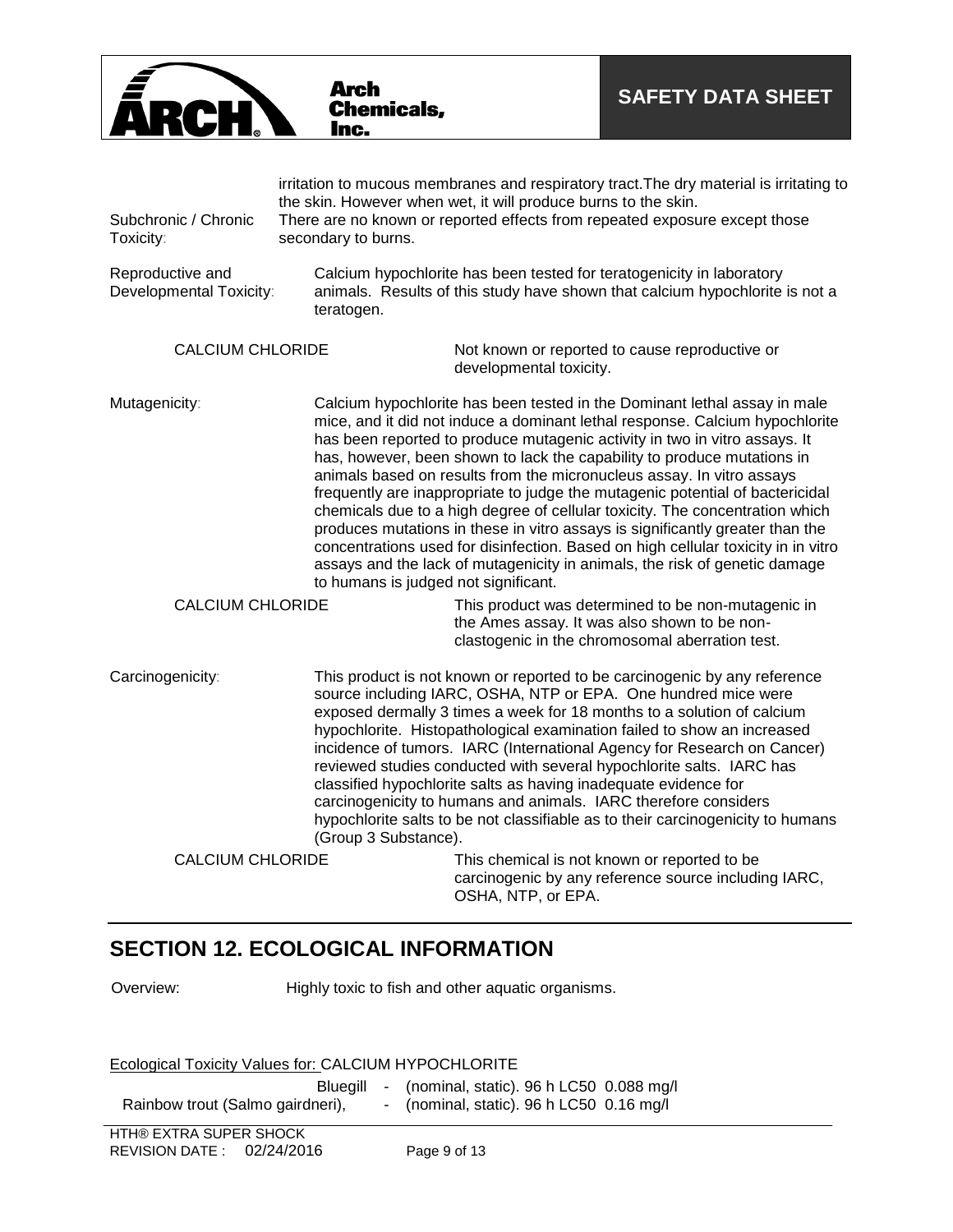

|                   | Daphnia magna, | - (nominal, static). $48 h$ LC50 0.11 mg/l |
|-------------------|----------------|--------------------------------------------|
|                   |                | Bobwhite quail - Dietary LC50 > 5,000 ppm  |
| Mallard ducklings |                | - Dietary LC50 $>$ 5,000 ppm               |
| Bobwhite quail    |                | - Oral LD50 $3,474$ mg/kg                  |
|                   |                |                                            |
|                   |                |                                            |

### Ecological Toxicity Values for: CALCIUM CHLORIDE

| <b>Blueaill</b><br>Mosquito fish<br>Pimephales promelas (fathead<br>minnow) | - (nominal, static). 96 h LC50 = $10,650$ mg/l<br>- (nominal, static). 96 h LC50 = $13,400$ mg/l<br>- (nominal, static). 96 h LC50 = $4,630$ mg/l        |
|-----------------------------------------------------------------------------|----------------------------------------------------------------------------------------------------------------------------------------------------------|
| Daphnia magna,<br>Ceriodaphnia dubia<br>Nitzschia linearis (diatom)         | - (nominal, static). $48 h$ LC50 = 2,770 mg/l<br>- (nominal, static). $48 h$ LC50= 1,830 mg/l<br>- (nominal, static). $5 \text{ day }$ LC50 = 3,130 mg/l |

## **SECTION 13. DISPOSAL CONSIDERATIONS**

**CARE MUST BE TAKEN TO PREVENT ENVIRONMENTAL CONTAMINATION FROM THE USE OF THE MATERIAL. THE USER OF THE MATERIAL HAS THE RESPONSIBILITY TO DISPOSE OF UNUSED MATERIAL, RESIDUES AND CONTAINERS IN COMPLIANCE WITH ALL RELEVANT LOCAL, STATE AND FEDERAL LAWS AND REGULATIONS REGARDING TREATMENT, STORAGE AND DISPOSAL FOR HAZARDOUS AND NONHAZARDOUS WASTES.** 

| <b>Waste Disposal Summary:</b> | If this product becomes a waste, it meets the criteria of a hazardous<br>waste as defined under 40 CFR 261 and would have the following<br>EPA hazardous waste number: D001. If this product becomes a<br>waste, it will be a hazardous waste which is subject to the Land<br>Disposal restrictions under 40 CFR 268 and must be managed<br>accordingly. |
|--------------------------------|----------------------------------------------------------------------------------------------------------------------------------------------------------------------------------------------------------------------------------------------------------------------------------------------------------------------------------------------------------|
| Disposal Methods:              | As a hazardous solid waste it should be disposed of in accordance<br>with local, state and federal regulations.                                                                                                                                                                                                                                          |
| Potential US EPA Waste Codes:  | D001                                                                                                                                                                                                                                                                                                                                                     |

## **SECTION 14. TRANSPORT INFORMATION**

| DOT                      |                                           |
|--------------------------|-------------------------------------------|
| UN number                | : 2880                                    |
| Description of the goods | : Calcium hypochlorite, hydrated mixtures |
|                          | : (Calcium hypochlorite)                  |
| Class                    | : 5.1                                     |
| Packing group            | : II                                      |
| TH® EXTRA SUPER SHOCK    |                                           |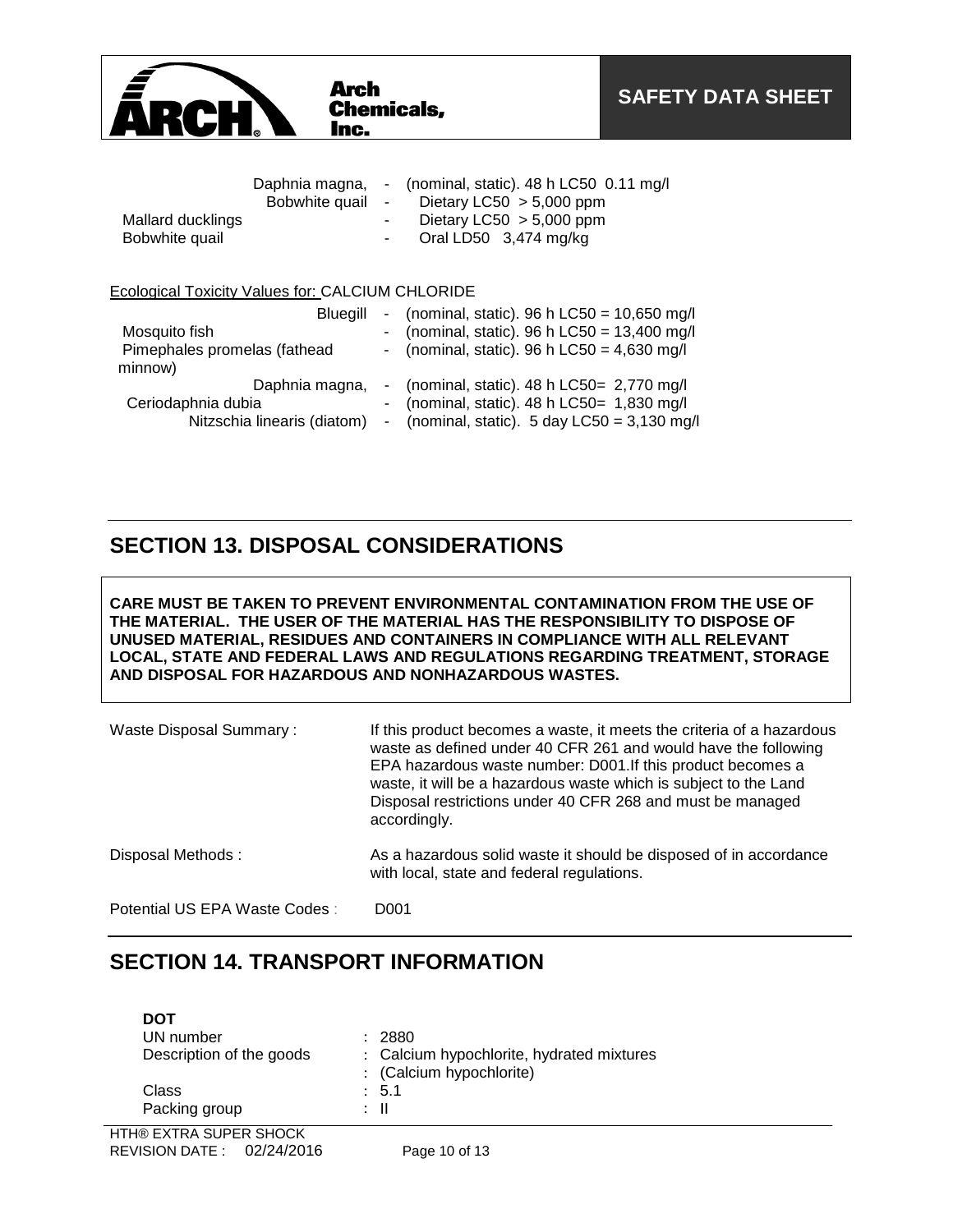

**Arch<br>Chemicals,<br><u>Inc.</u>** 

| Labels<br><b>Emergency Response</b><br><b>Guidebook Number</b>                                                                                                            | : 5.1<br>: 140                                                                                                                 |
|---------------------------------------------------------------------------------------------------------------------------------------------------------------------------|--------------------------------------------------------------------------------------------------------------------------------|
| <b>TDG</b><br>UN number<br>Description of the goods<br>Class<br>Packing group<br>Labels                                                                                   | 2880<br>CALCIUM HYPOCHLORITE, HYDRATED MIXTURE<br>5.1<br>$\pm$ 11<br>: 5.1                                                     |
| <b>IATA</b><br>UN number<br>Description of the goods                                                                                                                      | 2880<br>$\ddot{\phantom{a}}$<br>: Calcium hypochlorite, hydrated mixture                                                       |
| Class<br>Packing group<br>Labels<br>Packing instruction (cargo<br>aircraft)<br>Packing instruction<br>(passenger aircraft)<br>Packing instruction<br>(passenger aircraft) | (Calcium hypochlorite)<br>: 5.1<br>$\mathbf{H}$<br>: 5.1<br>562<br>558<br>Y544                                                 |
| <b>IMDG-CODE</b><br>UN number<br>Description of the goods<br>Class<br>Packing group<br>Labels<br>EmS Number 1<br>EmS Number 2                                             | 2880<br>CALCIUM HYPOCHLORITE, HYDRATED MIXTURE<br>(Calcium hypochlorite)<br>5.1<br>$\mathbf{H}$<br>5.1<br>$E = F - H$<br>$S-Q$ |
| Marine pollutant                                                                                                                                                          | yes<br>Calcium hypochlorite                                                                                                    |

# **SECTION 15. REGULATORY INFORMATION**

### **EPCRA - Emergency Planning and Community Right-to-Know Act**

### **CERCLA Reportable Quantity**

| Components                  | CAS-No.   | Component RQ<br>(lbs) | Calculated<br>product RQ<br>(lbs) |
|-----------------------------|-----------|-----------------------|-----------------------------------|
| <b>Calcium hypochlorite</b> | 7778-54-3 | 10                    |                                   |

### **SARA 302**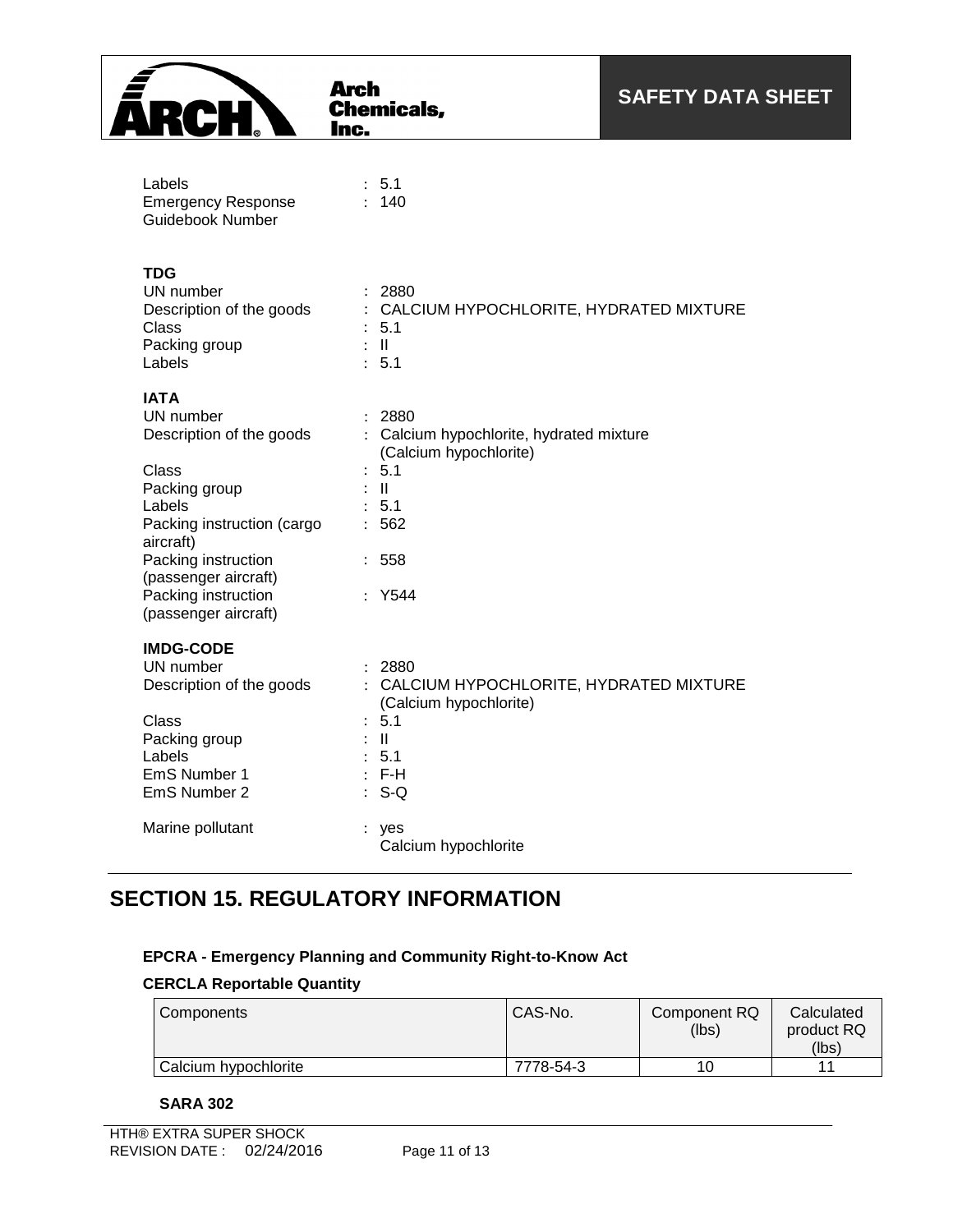

No chemicals in this material are subject to the reporting requirements of SARA Title III, Section 302.

#### **SARA 313**

This material does not contain any chemical components with known CAS numbers that exceed the threshold (De Minimis) reporting levels established by SARA Title III, Section 313.

#### **Clean Air Act**

This product does not contain any hazardous air pollutants (HAP), as defined by the U.S. Clean Air Act Section 112 (40 CFR 61).

This product does not contain any chemicals listed under the U.S. Clean Air Act Section 112(r) for Accidental Release Prevention (40 CFR 68.130, Subpart F).

This product does not contain any chemicals listed under the U.S. Clean Air Act Section 111 SOCMI Intermediate or Final VOC's (40 CFR 60.489).

### **Clean Water Act**

The following Hazardous Substances are listed under the U.S. CleanWater Act, Section 311, Table 116.4A:

Calcium hypochlorite 7778-54-3

The following Hazardous Chemicals are listed under the U.S. CleanWater Act, Section 311, Table 117.3:

Calcium hypochlorite 7778-54-3

This product does not contain any toxic pollutants listed under the U.S. Clean Water Act Section 307

#### **US State Regulations**

**Massachusetts Right To Know**

|                            | Calcium hypochlorite | 7778-54-3  |
|----------------------------|----------------------|------------|
|                            | Calcium chlorate     | 10137-74-3 |
|                            | Calcium dihydroxide  | 1305-62-0  |
|                            | Calcium carbonate    | 471-34-1   |
| Pennsylvania Right To Know |                      |            |
|                            | Calcium hypochlorite | 7778-54-3  |
|                            | Calcium chlorate     | 10137-74-3 |
|                            | Calcium chloride     | 10043-52-4 |
|                            | Calcium dihydroxide  | 1305-62-0  |
|                            | Calcium carbonate    | 471-34-1   |
|                            |                      |            |